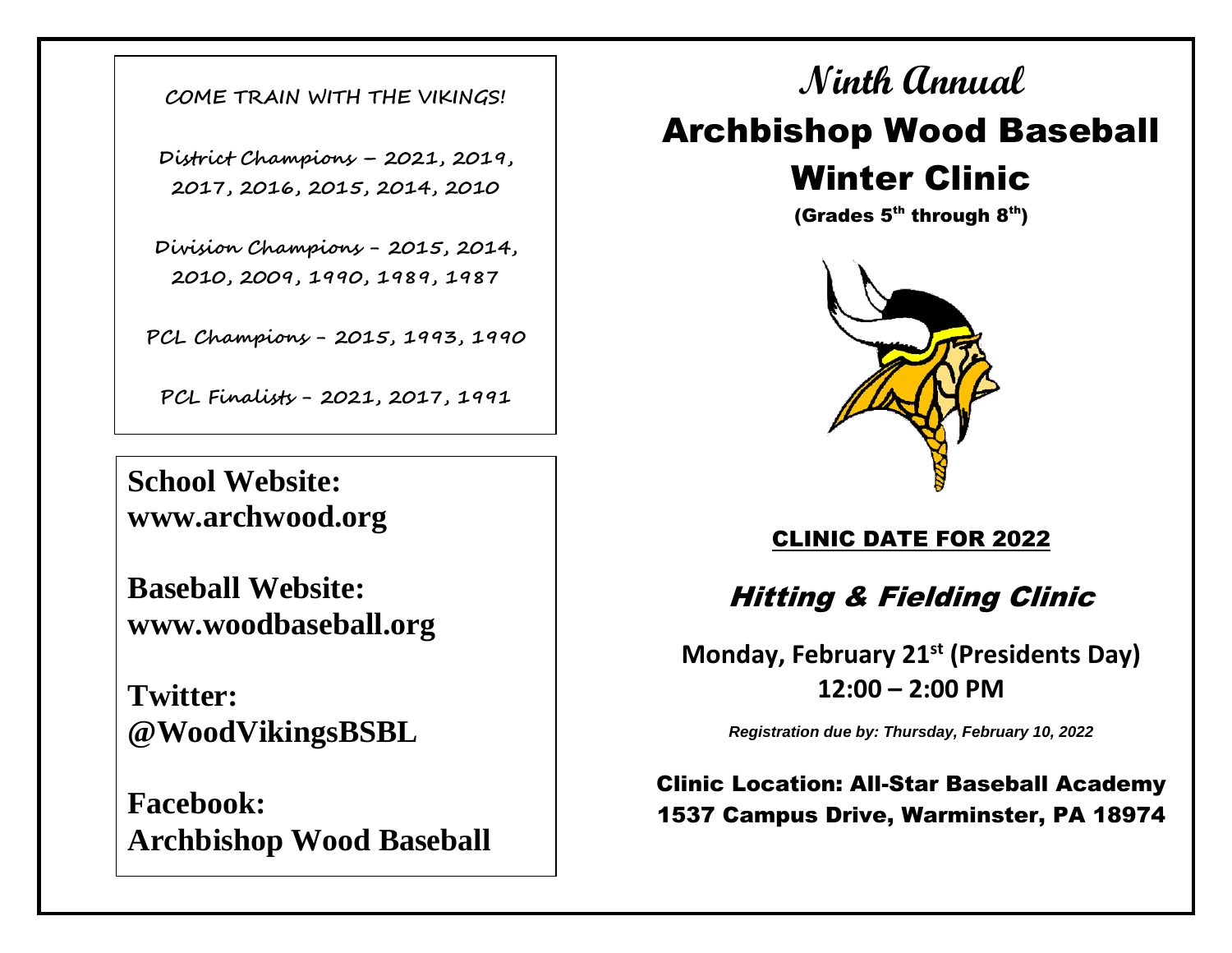## *ARCHBISHOP WOOD BASEBALL YOUTH BASEBALL CLINIC*

## **HITTING & FIELDING**

The Archbishop Wood Baseball coaching staff and players will be conducting our Youth Baseball Clinic this winter on Presidents Day.

The purpose of these clinics is two-fold.

First, we wish to interact with the players and teach the basics of Hitting and Fielding.

Second, these youth clinics will serve as a fundraiser for our baseball program.

**100% of the proceeds from the baseball clinic will be applied toward our baseball program expenses.** 

**Thank you in advance for your support of the** 

**Archbishop Wood Baseball Program.**

## Enrollment Information

| <b>Age Group:</b> | Grades 5 <sup>th</sup> through 8 <sup>th</sup>                                                                                                                           |
|-------------------|--------------------------------------------------------------------------------------------------------------------------------------------------------------------------|
| <b>Equipment:</b> | Bring your own <b>glove, bat and helmet.</b><br>Players should wear turfs or sneakers,<br><b>NO SPIKES!</b> Clinic will supply T-shirt<br>and other necessary equipment. |
| Information:      | Monday, February 21 <sup>st</sup> (Presidents Day)<br><b>Location: All-Star Baseball Academy</b><br>*12:00-2:00 PM for grades 5, 6, 7 & 8                                |
| Fees:             | Monday February 21 <sup>st</sup> Clinic: \$40.00<br>(Focus will be on Hitting & Fielding)<br>Registration due by: Thursday, February 10, 2022                            |
| <b>Questions:</b> | Call Jim DiGuiseppe Jr. at 215-208-1854<br>E-mail woodbaseball14@comcast.net                                                                                             |